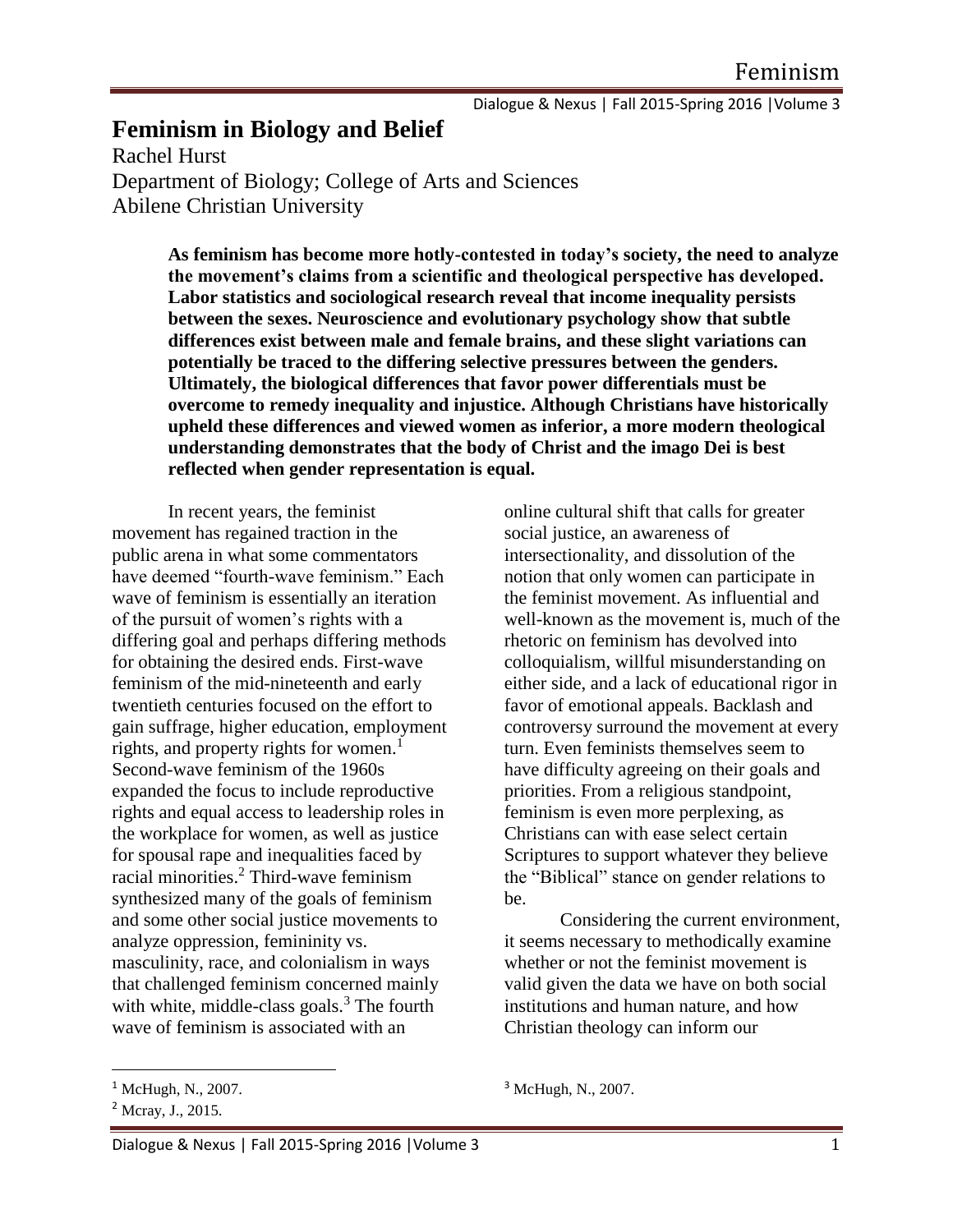conceptualization of gender relations. While it appears that patriarchal societies and gender relations were favored by evolution, theological and philosophical reasoning supports the contention that we must overcome our biology to yield a more just society.

## **The Goal of Gender Equality**

It will serve us well to examine what evidence exists for gender equality in our current society. One of the most oft-cited statistics claims that women make seventyseven cents on the dollar as compared to earnings by men.<sup>4</sup> However, several factors make it difficult to ascertain the validity of this number. On average, women work less hours per week than men, which might be one unbiased reason why they would be paid less; contradictory to what many feminists believe, too, is the fact that the wage gap diminishes in size as women work in professions in which men and women work in equal numbers. Facts such as these lead many people to deny the existence of the wage gap altogether. Simply because the wage gap diminishes, though, does not mean it disappears entirely. Sociological research analyzing fifty years of U.S. census data on gender and pay across various professions found that wages drop as more women enter a previously male-dominated profession.<sup>5</sup> As co-author Paula England explained in an interview with journalist Claire Cain Miller in The New York Times, a job "just doesn't look like it's as important to the bottom line or requires as much skill" once greater numbers of women adopt the work.<sup>6</sup> It is clear that statistically significant discrepancies do exist and that they are a source of division and frustration to many but what are the reasons for this? Quite possibly, we can trace the gender hierarchy

 $\overline{\phantom{a}}$ 

Dialogue & Nexus | Fall 2015-Spring 2016 |Volume 3 present in our own society to gender differences that were evolutionarily favorable for our ancestors. Given how the ability to survive in a prehistoric society would often depend on physical strength and resources, it makes sense that specialization of roles by the genders could enhance the survival of both men and women and thus allow them to produce more offspring.

Aside from the fact that feminist ideas are so contentious in the public forum, why bother to examine them from a biological perspective? The fact stands that certain disparities and patterns in society suggest that gender bias does exist and does have an influence on professional outcomes between men and women. Research done by Harvard Ph.D. candidate Heather Sarsons revealed that only 52% of female economists secured tenure while their male counterparts secured tenure at a rate of 77%.<sup>7</sup> It is doubtful that female economists are significantly less skilled than their male counterparts, so Sarsons argues that the issue deals more with gender biases that impact how the different genders are given credit for their work. For economists to obtain tenure, it is crucial that they frequently publish research. Working in groups lessens the burden on each co-author, and thus it is common for economists to work on research in groups rather than to solo-author research. Sarsons suggests that the reason female economists obtain tenure when they publish on their own, but not with other co-authors, is because they are not given credit for their contributions in a group setting. If other men are involved in the research published by women, they will gain the chief majority of the credit while it is assumed that the women contributed little. Sarsons supports her contention by providing data which shows that women

<sup>4</sup> Kessler, G., 2014.

<sup>5</sup> Levanon, England, Allison, 2009.

<sup>6</sup> Miller, C. C., 2016.

<sup>7</sup> Sarsons, H., 2015, p. 17.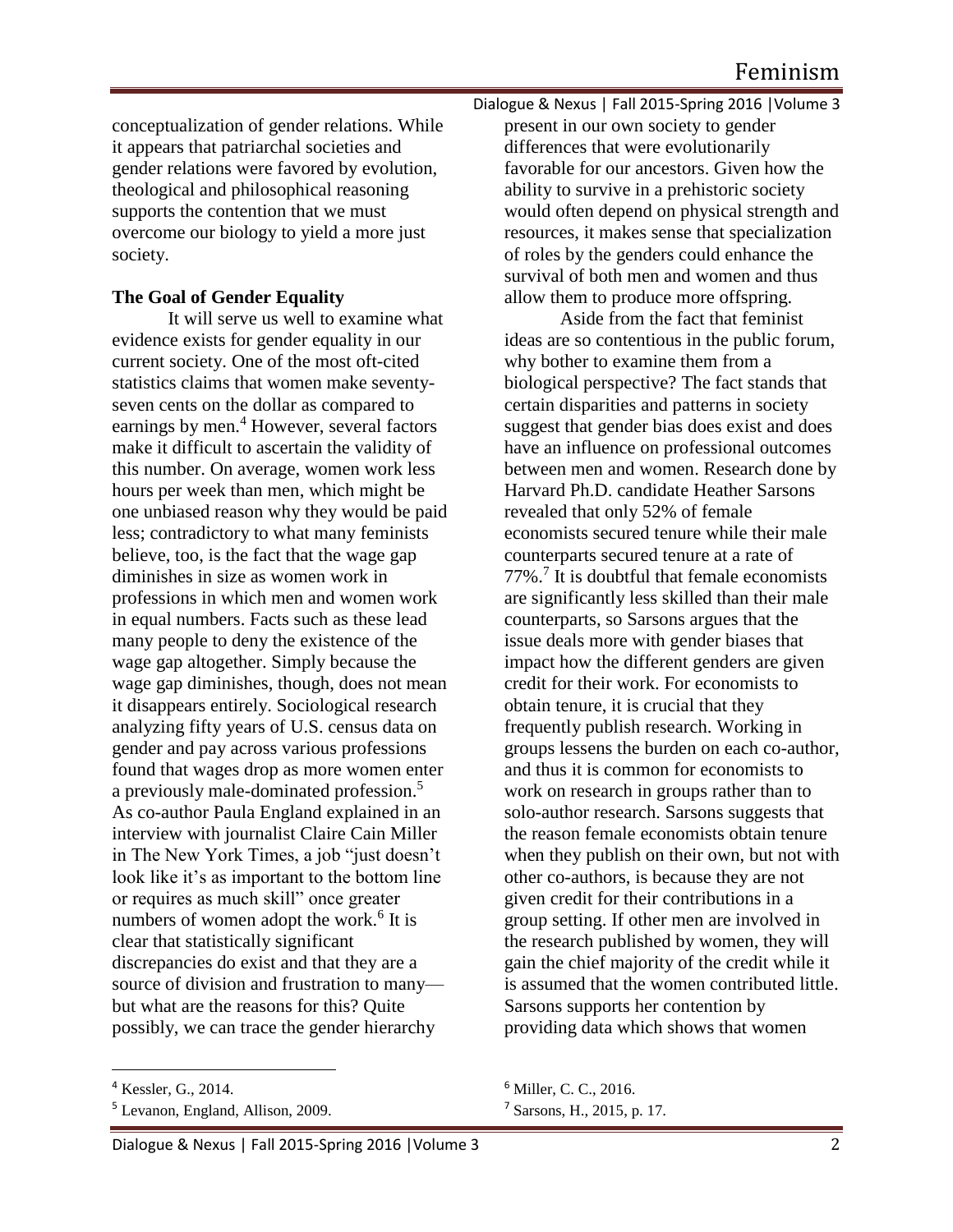secure tenure at half the rate that men do when they author all their research in groups—but they obtain tenure at equivalent rates when they solo-author all of their research.

Of course no economist would admit to such an overt bias, and indeed economists may not even be aware that they are guilty of discrimination—such is the insidious nature of psychological biases, particularly when it comes to gender. Many biases toward women involve beliefs that women are gentler, more emotional, more sensitive, and less rational than men. These are not generally seen as negative biases, and Sarsons wisely notes that the biases she observes do not result from an outright dislike of women. After all, if "taste-based discrimination" were the only source of bias, then female economists would never be tenured, and that is certainly not the case.<sup>8</sup> Male economists do not dislike female economists, on the whole; instead, they are more likely to doubt them and to minimize their contributions due to their conceptualization of femininity and how it relates to skill in male-dominated positions. While such biases are not outright derogatory in nature, they can still—and more often than not, do—have unfavorable impacts on women.

From our examination of society, it is clear that gender biases are quite real, and they do have a deleterious impact on just treatment toward women. With the existence of gender biases now established, the next important step is for people to ask: are these biases valid? Do they exist as a result of our culture and socialization, or are they innate to humanity? Are men and women truly different and better equipped for different work and different places in the social hierarchy, or is gender equality something we should collectively pursue to remedy a

Dialogue & Nexus | Fall 2015-Spring 2016 |Volume 3 flawed understanding of gender in our culture?

#### **The Biological Connection**

An examination of neurology may be helpful in answering such questions. After all, if men and women can be shown to have fundamentally different brains, then one could begin to build support for the idea that gender hierarchy is natural and even preferable. One theory that has been proffered is evolutionary neuroandrogenic theory (ENA theory), which claims that androgen exposure leads to subtle but important differences in both cognition and behavior between the two sexes. How did these differences arise? ENA theory suggests that our female ancestors selected for mates that were loyal and could adequately provide, because this provided the greatest chance for reproductive success. From an evolutionary perspective, this created a selective pressure that led males to respond in one of two ways: to comply and therefore to serve as a loyal mate, or to rely on "alternative reproductive strategies" such as deception or force.<sup>9</sup> It certainly seems plausible that our biology had a huge influence on how our institutions—and society at large originally formed. For reproductive success to be maximized, women may have deferred to men. Just as ENA theory would suggest, specialization of women as caregivers and men as providers could have allowed for improved survival of offspring and the generation of greater numbers of offspring. Are these roles simply cultural, though, or did they create selective pressures that influenced the two genders to express different genes relating specifically to cognition and mental abilities? Was the development of gender roles in primitive societies a natural consequence of biology,

 $\overline{\phantom{a}}$ 

<sup>9</sup> Ellis, 2011.

<sup>8</sup> Sarsons, H., 2015, p. 21.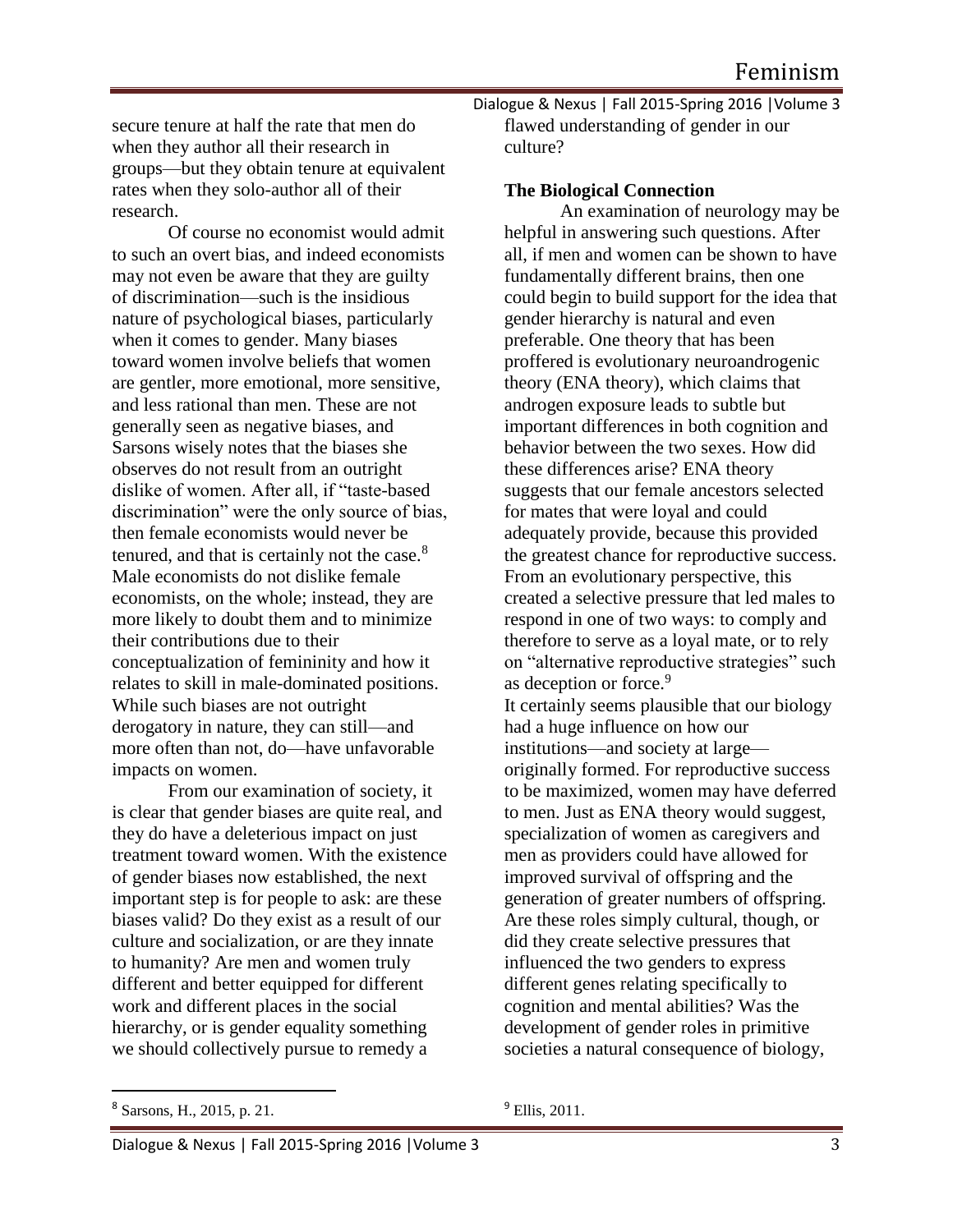or did it occur simply because it helped these societies to function optimally?

Before we discuss potential gender differences in cognition, it is worth noting that there are indeed well-documented differences in structure between male and female brains. The overall size of the brain and the size of different brain regions, as well as the composition of neurons, the neurotransmitter content, the morphology of dendrites, and the number of receptors all differ between men and women. However, the current body of literature contains discrepancies as to the exact differences in brain structure between genders; some literature even suggests that these differences serve to prevent differences in cognition rather than cause them.<sup>10</sup> It is also important to note that neuroscientists often assume that neurological processes are not "dependent on social influences."<sup>11</sup> In contrast with this claim, ethicist Courau builds a cogent case in support of a social influence on the development of the brain. At birth, an average brain weighs less than 50% of its final adult weight. Considering the plasticity of the young brain, it stands to reason that cognition, emotion, life experience, and socialization may all have an enormous impact on how the brain develops. Although it is not certain that socialization and other interdependent forces would solidify certain patterns of behavior for the rest of an individual's life, we certainly cannot rule out that possibility; that is to say, we have no reliable way of demonstrating that one's innate disposition for certain behaviors is the ultimate deciding factor dictating how the individual will think and act throughout his or her lifetime. When applied to the gender question, it becomes

 $\overline{\phantom{a}}$ 

Dialogue & Nexus | Fall 2015-Spring 2016 |Volume 3 clear that we cannot simply assume that specific patterns of gender relations are hard-wired into our psyche. Factors such as "life-style, social class, ethnicity, age, and many more" all have an impact on how we develop individually, and thus how we learn to conceptualize our gender identity as well. $12$ 

Particularly damning to the idea that gender differences can be explained by hard scientific inquiry is the claim from neuroethicist Robyn Bluhm that "fMRI research examining sex/gender differences in emotion is strongly influenced by stereotypes about women and men." She claims that researchers will go to great lengths with both their methods and their interpretation of data to confirm that "women are more emotional than men."<sup>13</sup> Furthermore, if gender differences were a reliable feature of our biology, then why are there so many people in the world who feel conflicted about gender roles? Although certain traits may be expected from each gender, a great deal of people experience dissonance because they do not fit the mold precisely. A review of men's psychological issues released by the American Psychological Association found that, in particular, there is a correlation between men who feel conflicted about their gender roles and violence toward women carried out by these men.<sup>14</sup> While more research needs to be done to determine the exact nature of the relationship between the two factors, the authors suggest that the emotional and psychological issues resulting from gender role conflict influence men to lash out through sexual harassment, dating violence, perpetuation of rape myths, and the use of brute force to coerce women into

<sup>10</sup> Joel, D., 2011.

<sup>11</sup> Courau, T., Quinn, R. A., Haker, H., and Wacker, M., 2015, p.73.

<sup>12</sup> Courau, T., Quinn, R. A., Haker, H., and Wacker, M., 2015, p. 77.

<sup>13</sup> Courau, T., Quinn, R. A., Haker, H., and Wacker,

M., 2015, p. 78-79, quoting Bluhm, 2012.

 $14$  O'Neil, J. M., and Denke, R., 2016.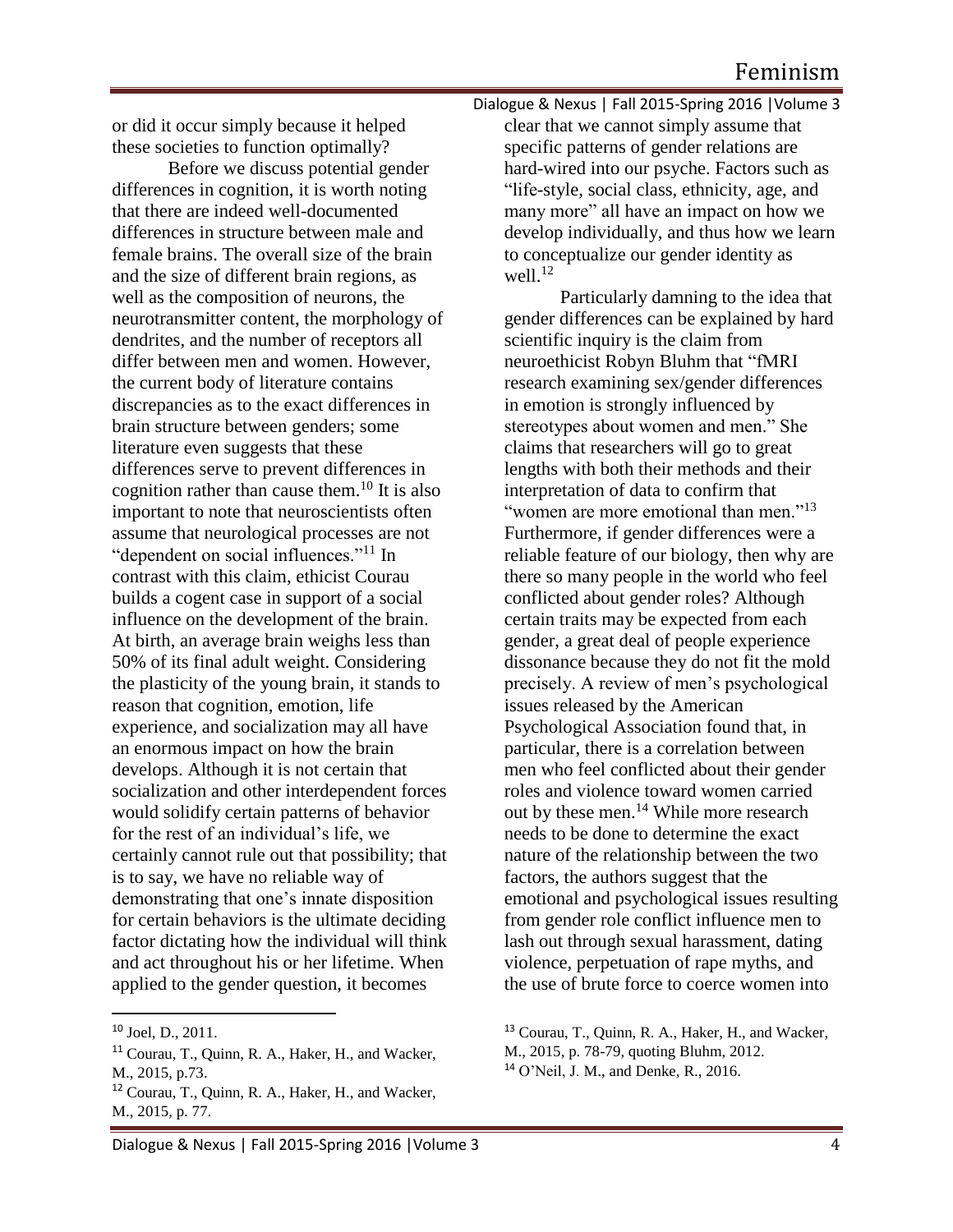sex.<sup>15</sup> Perhaps gender roles are not inherent to our being. Instead, as men and women experience psychological conflict due to the feeling of not fitting the gender expectations of our society, they respond with exaggerated behaviors associated with their proper gender roles. For example, consider how some men with homoerotic feelings respond with heightened homophobia and hateful rhetoric due to their inability to reconcile their sexuality with their conceptions about masculinity. In the words of the authors, the body of literature supports what feminists have claimed for years: that "restrictive gender roles" are a source of "potential mental health issues for both men and women."<sup>16</sup> Considering all the evidence presented for

and against the idea of gender differences being rooted in our biology, what can provide the final adjudication? At best, comparison of the evidence tips the scales in favor of the conclusion that no statistically significant gender differences in cognition exist. At worst, one is simply left to say that the evidence is inconclusive, given how many of the studies contradict one another. Where does this leave Christians who wish to use an understanding of biology to inform their theology?

#### **The Biblical Perspective on Gender**

For Christians to make any determinations about gender roles, they must first determine two questions: how to interpret the Bible, and whether God calls us to obey our biology or instead to overcome it. According to theologian Dr. Adrian Thatcher, we typically derive our theology not only from Scripture, but also from other sources such as tradition, reason, and experience.<sup>17</sup> Each of these sources may

 $\overline{a}$ 

Dialogue & Nexus | Fall 2015-Spring 2016 |Volume 3 have certain flaws, though. On the issue of sex, Scripture tends to contradict itself. As far as tradition goes, Christianity has historically been anti-Semitic; does this mean we are justified in discriminating against Jewish people? Certainly not. Reason and experience are both highly subjective, and they can be molded to fit whatever conclusion one wishes to draw. How instead should we think about gender from a theological standpoint? Thatcher suggests we seek the aspects of religious tradition that are "life-giving," which includes anything from religion that gives us joy, strengthens our resolve, and helps us to be overcome by our potential for love. If we use love as our standard, relying on insight from the Trinity and the Incarnation to provide a framework, we will do the best we can at thinking about sex theologically.<sup>18</sup> As for the relation of biology to theology, Thatcher argues that "how men and women think about their relations [...] should not be based on biology."<sup>19</sup> He makes the point that relations of gender are universal but constructed, and the gendering of people is mainly mediated through institutions. Thus, while in all societies we can anticipate the existence of mores dictating how two people of different genders ought to relate to one another, these expectations will differ from culture to culture. Even if biological gender differences exist, they have little correlation to the direct duties expected of each gender in any given society.

Our bodies are still an integral part of our religious experience, though. Lilian Calles Barger, president of The Damaris Project, observes that "the body is the location in which spirituality is lived out."<sup>20</sup> She goes on to say that "what we need is a spirituality that honors the body we have

 $15$  Ibid.

<sup>16</sup> O'Neil, J. M., and Denke, R., 2016, p. 68.

<sup>&</sup>lt;sup>17</sup> Thatcher, 2011.

<sup>18</sup> Ibid, p. 50.  $19$  Ibid. <sup>20</sup> Barger, L. C., 2003, p. 101.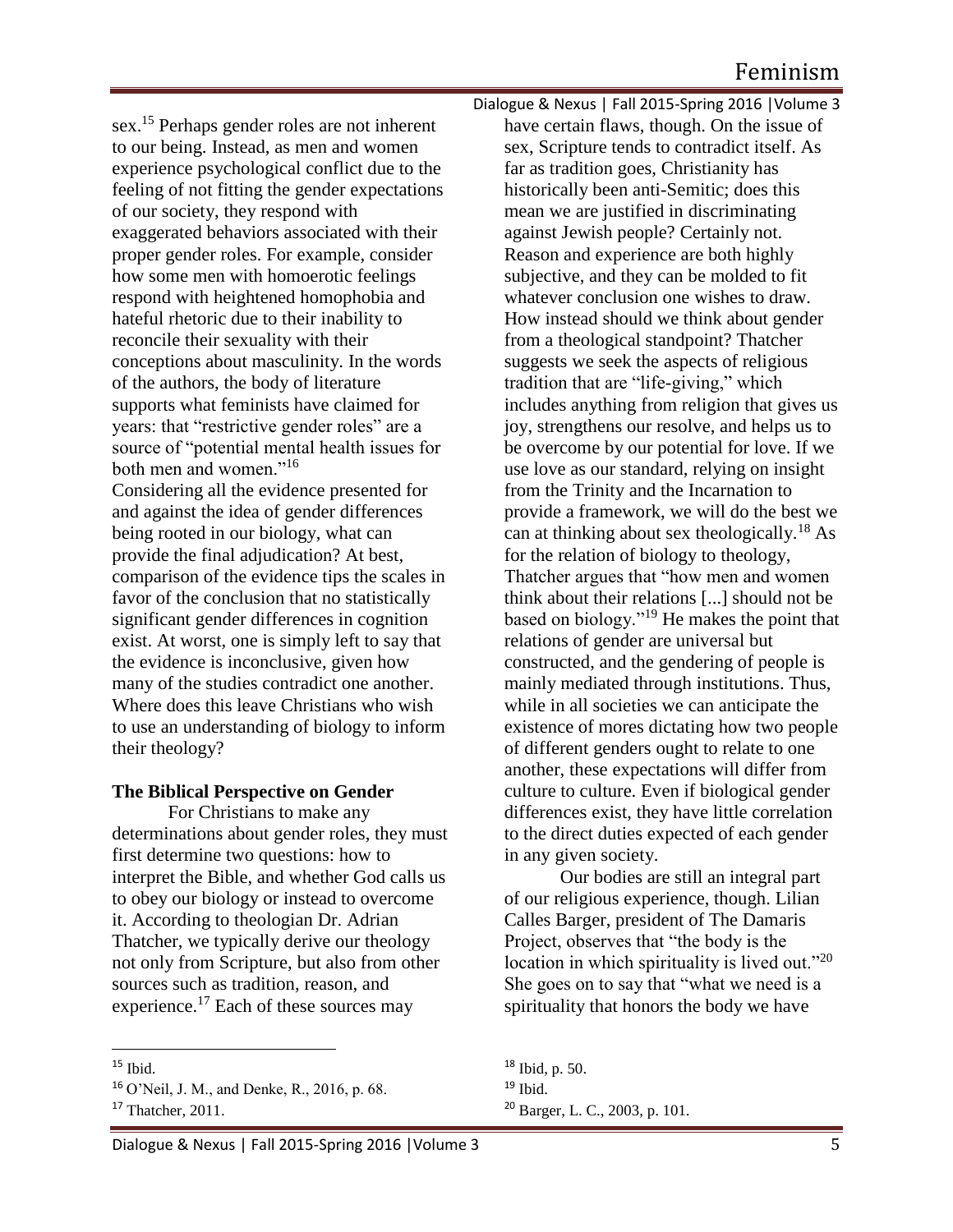and comprehends its social meaning but does not reduce us to it." Spiritual experiences transcend our biology, but they are still chained to it. Excepting the mysteries of the afterlife, we cannot understand spirituality except through our own physical framework. These ideas do present issues for feminists. After all, female bodies are distinct from male bodies, regardless of gender identity. One cannot deny that these different bodies are, in general, equipped somewhat better or worse for particular tasks. On average, men have greater physical strength. Sex influences behavior in some ways—but rather than obeying the impulses of our biology, we will do better to recognize our predispositions and overcome them where they interfere with just treatment and equality. One need only to look to the ancient world to see how deferring to our notions of science as a guide for moral thought can lead to great injustice. According to Greek, Roman, Jewish, and Christian thought for the greater part of history, there were not actually two separate sexes—there was only one, which was the male sex. The Greek author Galen taught that men and women possessed the same set of genitalia; women's penises were simply inverted inwards, and their testicles and scrotum were tucked inside.<sup>21</sup> Both men and women ejaculated, with men's semen being hotter than that of women, and fertilization occurred when their semen joined and implanted itself in the woman's scrotum.<sup>22</sup> Ancient thought did not view these physical differences as two discrete variations, however, and instead conceptualized differences in both physical structure and virtue on a spectrum that was correlated with perfection. Thus, more masculine persons were considered perfect, whereas

 $\overline{a}$ 

Dialogue & Nexus | Fall 2015-Spring 2016 |Volume 3 more feminine persons were considered imperfect, and intersex persons fell between the two in both physical structure and level of perfection.<sup>23</sup> In this line of thinking, all women were merely imperfect men. This conceptualization of sex and how it relates to gender is, of course, laughably inaccurate from a scientific standpoint. Unfortunately, this flawed understanding also led to mistreatment and marginalization of women in their society. Since women had less hot semen, and heat was equated with strength, women lacked "strength, whether of mind, body or moral faculties."<sup>24</sup> They were inferior to men, and were to be treated thusly.

Though many Christians do not realize it, this is the thinking that permeates Scripture. In the time of Jesus, men were elevated above women. While "Greek and Roman men were thought to embody 'physical and political strength, rationality, spirituality, superiority, activity, dryness, and penetration,'" women embodied the opposite—all of which were considered as negative qualities.<sup>25</sup> Women were no better than slaves or animals, and they were required to obey male authority.<sup>26</sup> The social hierarchy was well-established, and women were at the bottom. What do we see in Scripture, with regards to status and hierarchy? A consideration of the treatment of eunuchs in Scripture can serve is an excellent place to look. In the ancient world, the separation of sexes served as the foundation of legal and religious systems. Eunuchs were neither male nor female, though—they were a gender of their own, and an intermediary of sorts. They were above women, but they had been robbed of the essential elements that would distinguish them as men; they could not be categorized

 $21$  Thatcher, 2011.

 $22$  Ibid.

 $23$  Ibid.

<sup>24</sup> Ibid., p.8-10.  $25$  Ibid.  $26$  Ibid, p. 29-30.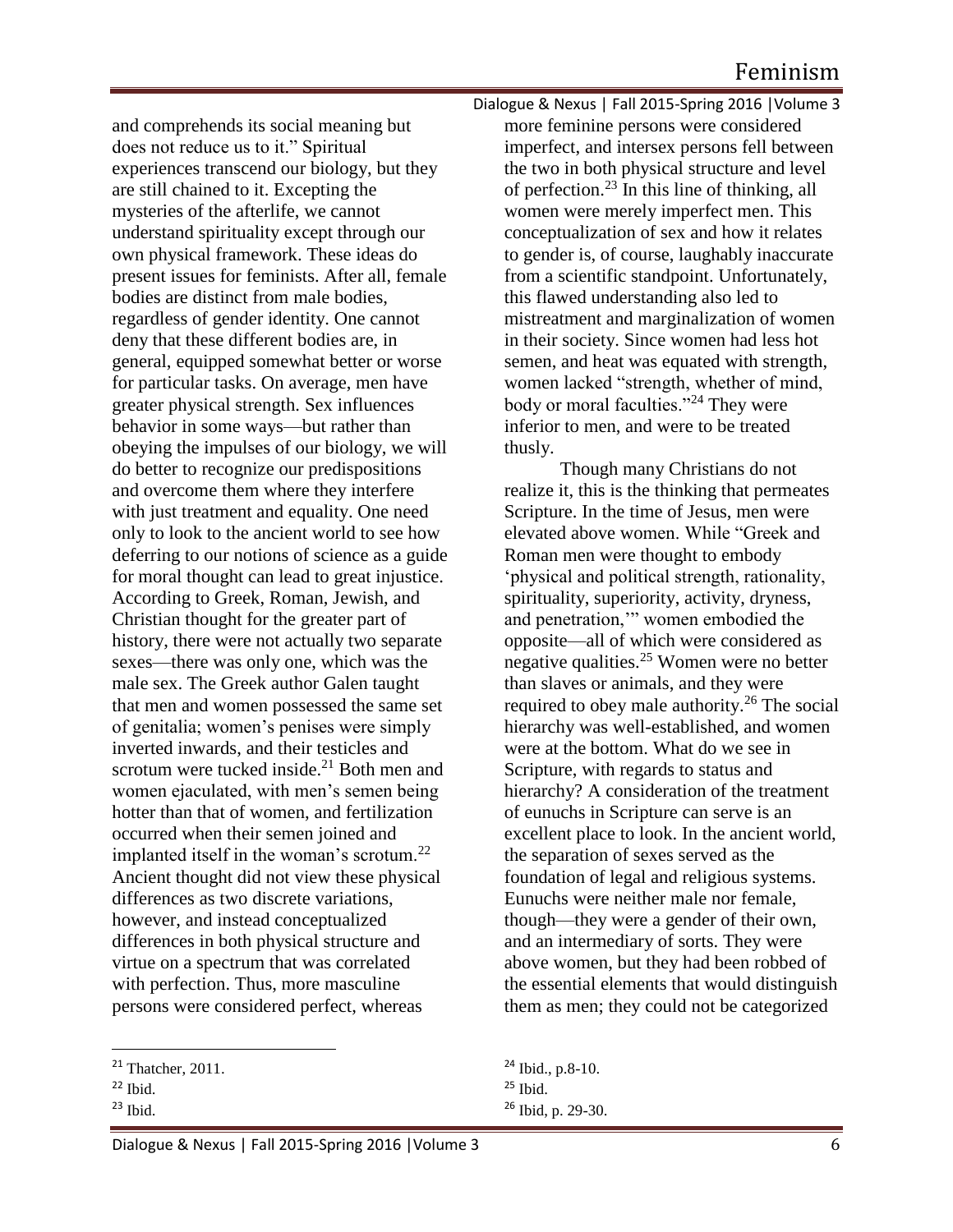as either gender and thus posed a huge threat to the system. In Matthew 19, however, Jesus commends both eunuchs those who choose to model their lives after eunuchs. He goes on to say in Matthew 19:14 that those who are childlike will inherit the kingdom of  $God.<sup>27</sup>$ 

If Jesus called his followers to subvert the hierarchy, and if Jesus elevated the lowly, then why would we think that today's Christians are exempt from such instruction? How can we affirm a hierarchy of gender which requires women to be submissive always, when Jesus commended those who modeled their lives after womanish, untrustworthy eunuchs—a direct threat to the Roman social hierarchy?

### **The Incorporation of Gender into Theology**

Theologian Karl Barth argues that Adam and Eve are a model of the Trinity in the sense that they are a plurality who joins to become one, just as the Father, the Son, and the Holy Spirit are three-in-one. He bases this notion on Genesis 2:24, which calls man and woman to become one flesh. Strengths of this view include the advancement of the position of women by elevating their status from the helpers of men to equal participants in the image of God. Barth's conceptualization also incorporates human sexuality into the imago Dei, whereas many other Christian interpretations have devalued sexuality.<sup>28</sup> However, the idea does stress that women are fundamentally different from men, and thus they are constrained to serve in a limited number of roles that must be unique to their sex. $^{29}$  Furthermore, our vocations can only be realized in relationships with the

 $\overline{a}$ 

Dialogue & Nexus | Fall 2015-Spring 2016 |Volume 3 opposite sex; thus, women must always be constrained to particular roles, or they will be denying the complementary relationship designed by God which leads to the greatest good for all parties. Consider also that many passages of Scripture seem to speak of marriage disparagingly, such as Luke 20:34- 35, 1 Corinthians 7:8, and 1 Corinthians 7:28.<sup>30</sup> There can be no more complementary, unified relationship possible between male and female than marriage—so if we are to find our purpose in God through complementary relationships, then why would we find Scriptures urging us to avoid marriage? Barth's view may be supported by selective verses, but it directly contradicts much of what Scripture says about the ideal relations between man and woman.

Another issue with Barth's view is that it creates a gender binary which excludes intersex persons and those with gender identity disorder.<sup>31</sup> While this may seem to be a minor flaw at first glance, the implications are troubling—it suggests that intersex persons cannot participate in the image of God. Since God created humanity in his image, does this mean that intersex persons are less than human? Such an idea is grotesquely unjust and dehumanizing—but it is the logical conclusion resulting from the rigidly gendered "social view of the *imago Dei*."<sup>32</sup>

In startling contrast to Barth's view, Thatcher instead argues that the body of Christ is androgynous. He relies on Ephesians 5 to demonstrate this premise. Since both men and women belong to the Body, and "the body of Christ is a single body," this means that the Body is simultaneously intersex and beyond

<sup>27</sup> DeFranza, 2015.

<sup>28</sup> DeFranza, 2015.

 $29$  Thatcher, 2011.

<sup>30</sup> Thatcher, 2011, p.80.

<sup>&</sup>lt;sup>31</sup> DeFranza, 2015.

<sup>32</sup> DeFranza, 2015, p. 3-4.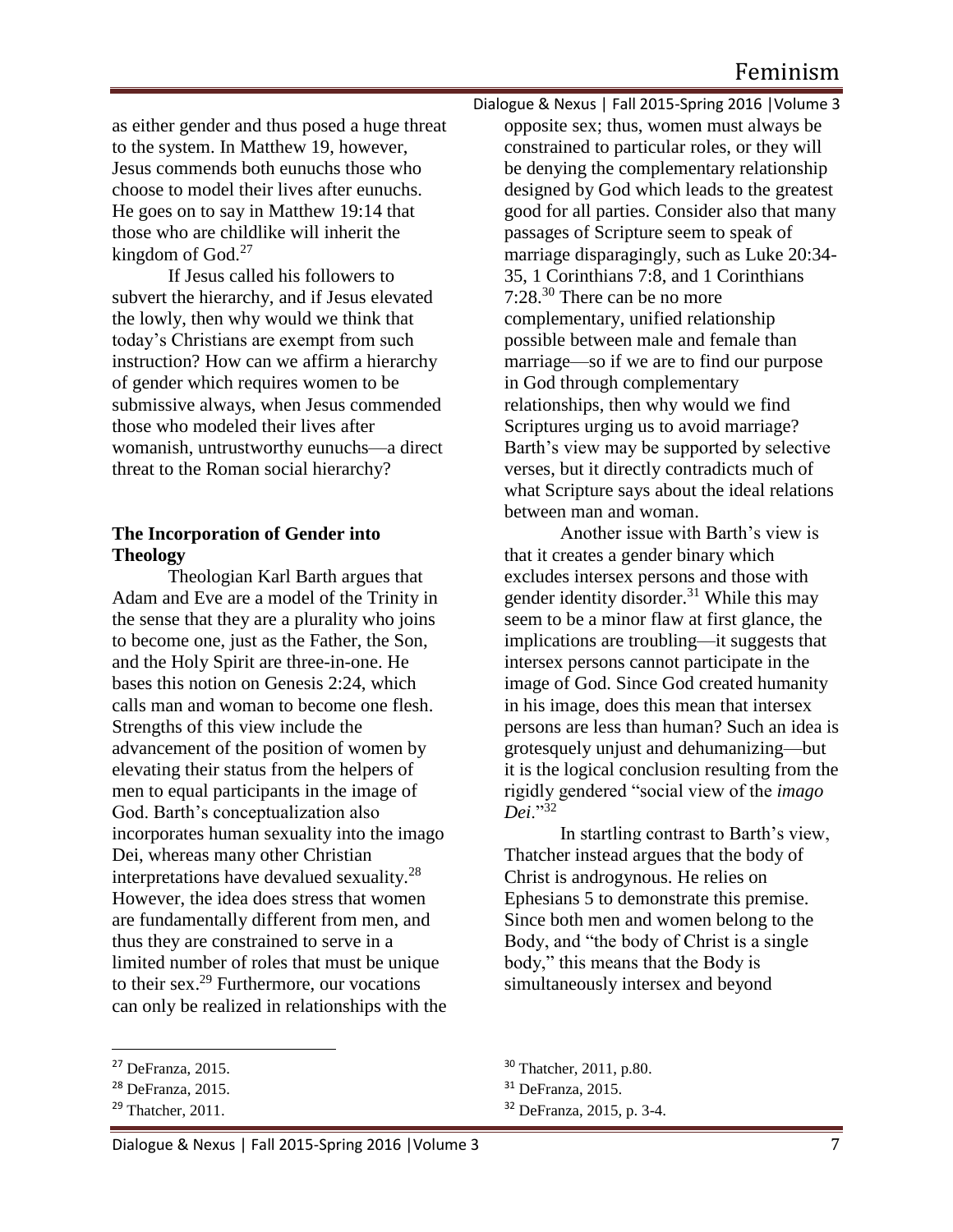gender.<sup>33</sup> Although Christ incarnate has a biologically male body, his body houses a divine presence that belongs to neither sex because the metaphorical body of Christ is both male and female. As a result, either sex can accurately represent the body of Christ; it goes beyond the animalistic divisions of sex, and therefore we should not constrain it to simply male representation. Consider also how Genesis 1:27 states that "in the image" of God he created him; male and female, he created them." The wording suggests that both male and female equally reflect the *imago Dei*. As a result, anyone who insists on having only men serve in positions of power in the Church is guilty of idolatry. Christ requires that we have both male and female representation in the Church to avoid idolatry.<sup>34</sup>

## **Conclusion**

We will conclude with where we started: a look at the understanding of feminism in today's world. A misconception exists that all feminists wish for women to eschew family life in favor of corporate success. Although feminists often advocate for women's rights not to have children and instead to focus on their careers, many feminists—if not a majority—still celebrate the unique nurturing bond of motherhood

Dialogue & Nexus | Fall 2015-Spring 2016 |Volume 3 and distinctly feminine qualities. Thus, feminism is not about upending the current social hierarchy so much as it is about improving the overall position and prospects of women, whether they choose to pursue competitive careers in male-dominated fields or simply to stay at home and to raise children. Those who oppose feminism are, in many cases, threatened by the prospect of how feminism might upend the social order and present an affront to the nurturing of children and the values of family life, but such a view does a disservice to feminism. While feminists still uphold the right for women to choose these traditional values and roles, they advocate for women's further right to not be constrained by their sex. After all, sex is a feature of humanity that is shared with animals. Since humans are elevated above animals in the eyes of God, we must look to affirm the qualities of humanity that go beyond our animalistic impulses. The common humanity of both men, women, and intersex persons is the reflection of God, and thus we must transcend the rigidly gendered framework in our religious institutions if we wish to fully understand what it means to be the *imago Dei* and to bring about the social justice so greatly needed in our world.

## **Literature Cited**

Barger, L. C. (2003). Eve's Revenge. Grand Rapids, Michigan: Brazos Press.

- Courau, T., Ammicht-Quinn, R., Haker, H., & Wacker, M. (2015). Theology, anthropology and neuroscience. London: SCM Press, 2015.
- DeFranza, M. K. (2015). Sex difference in Christian theology : male, female, and intersex in the image of God. Grand Rapids, Michigan: William B. Eerdmans Publishing Company.
- Ellis, L. (2011). Evolutionary Neuroandrogenic Theory and Universal Gender Differences in Cognition and Behavior. Sex Roles, 64(9/10), 707-722. doi:10.1007/s11199-010-9927-7
- Joel, D. (2011). Male or Female? Brains are intersex. Frontiers in Integrative Neuroscience, 5(57).

 $\overline{\phantom{a}}$ 

 $33$  Thatcher, 2011, p. 138.  $34$  Thatcher, 2011, p. 138-143.